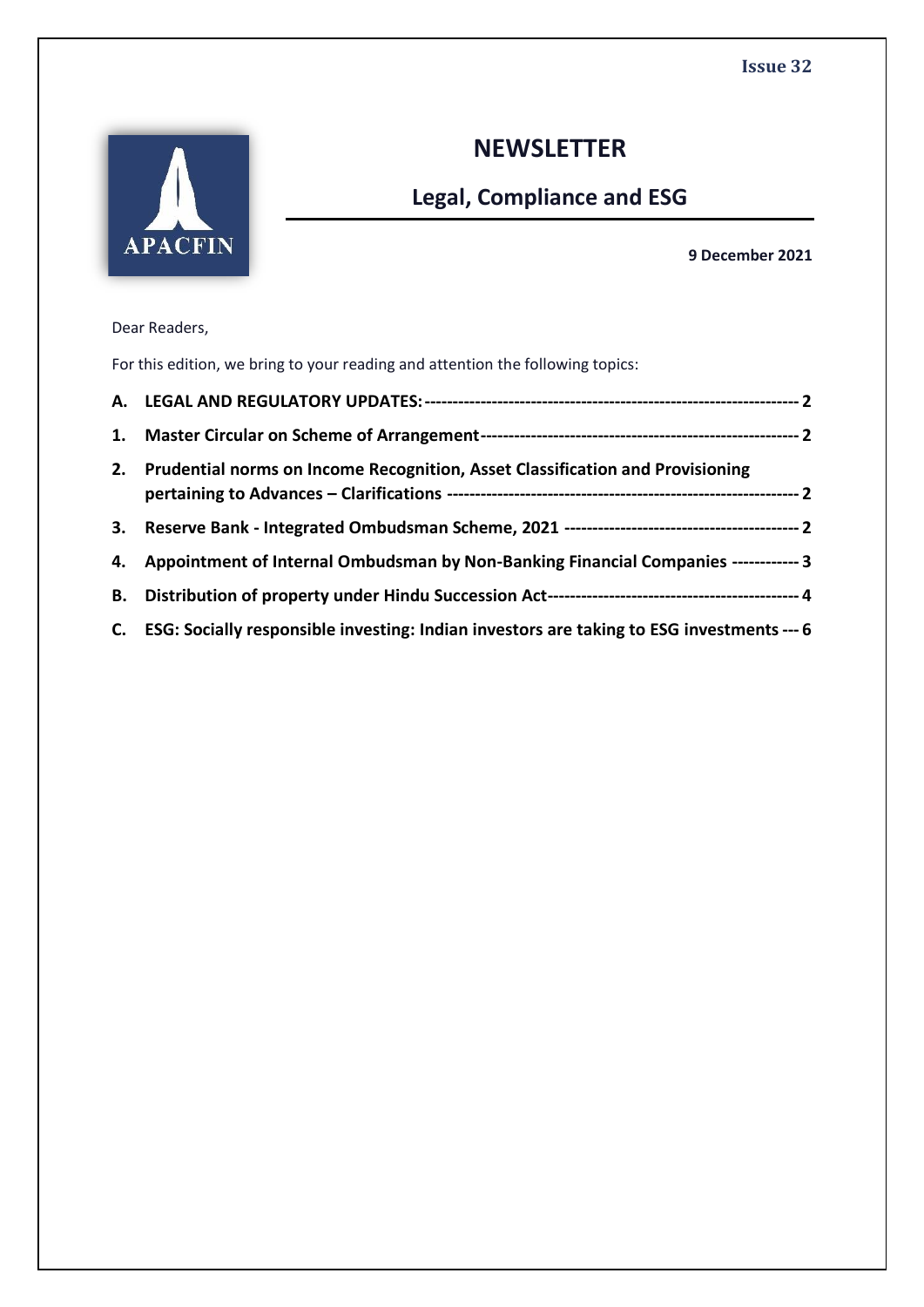## <span id="page-1-0"></span>**A. LEGAL AND REGULATORY UPDATES:**

- <span id="page-1-1"></span>**1. Master Circular on Scheme of Arrangement<sup>1</sup>** SEBI, vide its circular dated November 23, 2021, issued a Master circular which is a compilation of relevant and updated circulars issued by SEBI which deal with schemes of arrangement, and which are operational as on date of this circular.
- <span id="page-1-2"></span>**2. Prudential norms on Income Recognition, Asset Classification and Provisioning pertaining to Advances – Clarifications<sup>2</sup>** RBI, vide its notification dated November 12, 2021, has issued a clarification on prudential norms on Income Recognition, Asset Classification, and Provisioning pertaining to Advances, with a view to ensure uniformity in the implementation of IRACP (Income recognition, asset classification, and provisioning pertaining to advances) norms across all lending institutions, certain aspects of the extant regulatory guidelines are being clarified and/or harmonized, which will be applicable mutatis mutandis to all lending institutions.

A clarification regarding the definition of 'out of order' has been issued. The Cash Credit/Overdraft (CC/OD) account is classified as NPA (Non-Performing Asset) if it is 'out of order'. In cases where the outstanding balance in the principal operating account is less than the sanctioned limit/drawing power, the extant instructions, inter alia, stipulate that the account should be treated as 'out of order' if there are no credits continuously for 90 days as on the date of Balance Sheet or credits are not enough to cover the interest debited during the same period.

With a view to increasing awareness among the borrowers, lending institutions shall place consumer education literature on their websites, explaining with examples, the

#### ~ Anand Asawa and Saurav Agarwal

concepts of date of overdue, SMA and NPA classification and upgradation, with specific reference to the day-end process. Lending institutions may also consider displaying such consumer education literature in their branches by means of posters and/or other appropriate media.

Further, it shall also be ensured that their frontline officers educate borrowers about all these concepts, with respect to loans availed by them, at the time of sanction/disbursal/renewal of loans. These instructions shall be complied with at the earliest, but no later than March 31, 2022.

## <span id="page-1-3"></span>3. **Reserve Bank - Integrated Ombudsman Scheme, 2021<sup>3</sup>**

RBI, vide its notification dated November 12, 2021, has launched the integrated ombudsman scheme, 2021, a unified ombudsman scheme which will encompass customer grievance across different RBI regulated entities

The Scheme covers the following regulated entities:

- i. all Commercial Banks, Regional Rural Banks, Scheduled Primary (Urban) Co-operative Banks and Non-Scheduled Primary (Urban) Co-operative Banks with deposits size of Rupees 50 crore and above as on the date of the audited balance sheet of the previous financial year;
- ii. all Non-Banking Financial Companies (excluding Housing Finance Companies) which (a) are authorised to accept deposits; or (b) have customer interface, with an assets size of Rupees 100 crore and above as on the date of the audited balance sheet of the previous financial year;
- iii. all System Participants as defined under the Scheme

<sup>2</sup>[https://rbidocs.rbi.org.in/rdocs/notification/PDF](https://rbidocs.rbi.org.in/rdocs/notification/PDFs/125IRAC5D423E89A957430AAEEE46913F90155E.PDF) [s/125IRAC5D423E89A957430AAEEE46913F90155](https://rbidocs.rbi.org.in/rdocs/notification/PDFs/125IRAC5D423E89A957430AAEEE46913F90155E.PDF) [E.PDF](https://rbidocs.rbi.org.in/rdocs/notification/PDFs/125IRAC5D423E89A957430AAEEE46913F90155E.PDF) <sup>3</sup>[https://www.rbi.org.in/Scripts/NotificationUser.](https://www.rbi.org.in/Scripts/NotificationUser.aspx?Id=12192&Mode=0) [aspx?Id=12192&Mode=0](https://www.rbi.org.in/Scripts/NotificationUser.aspx?Id=12192&Mode=0)

APAC Financial Services Private Limited First Floor, Ashford Centre, Shankar Rao Naram Marg, Lower Parel (W), Mumbai 400013

<sup>1</sup>[https://www.sebi.gov.in/legal/master](https://www.sebi.gov.in/legal/master-circulars/nov-2021/master-circular-on-scheme-of-arrangement_54132.html)[circulars/nov-2021/master-circular-on-scheme-of](https://www.sebi.gov.in/legal/master-circulars/nov-2021/master-circular-on-scheme-of-arrangement_54132.html)[arrangement\\_54132.html](https://www.sebi.gov.in/legal/master-circulars/nov-2021/master-circular-on-scheme-of-arrangement_54132.html)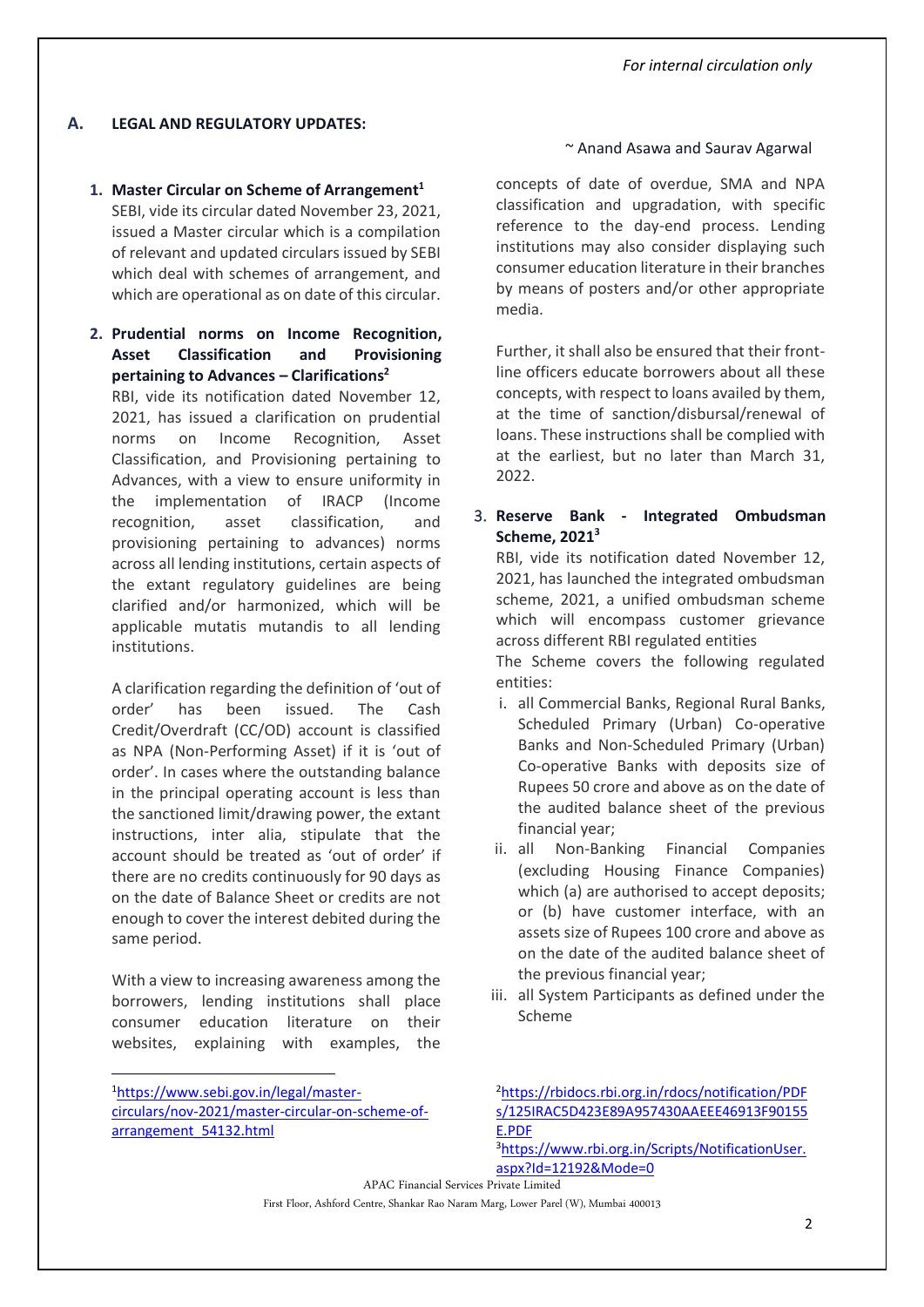## <span id="page-2-0"></span>**4. Appointment of Internal Ombudsman by Non-Banking Financial Companies<sup>4</sup>**

RBI, vide its circular dated November 15, 2021, directs NBFCs registered with RBI under Section 45-IA of the RBI Act, 1934, fulfilling the criteria given below, to appoint an Internal Ombudsman (IO).

- i. Deposit-taking NBFCs (NBFCs-D) with 10 or more branches.
- ii. Non-Deposit taking NBFCs (NBFCs-ND) with asset size of Rs.5,000 crore and above and having public customer interface.

The following types of NBFCs will be excluded from the applicability of this direction:

- i. Stand-alone Primary Dealer;
- ii. Non-Banking Financial Company Infrastructure Finance Company (NBFC-IFC);
- iii. Core Investment Company (CIC);
- iv. Infrastructure Debt Fund Non-Banking Financial Company (IDF-NBFC);
- v. Non-Banking Financial Company Account Aggregator (NBFC-AA);
- vi. NBFC under Corporate Insolvency Resolution Process;
- vii. NBFC in liquidation;
- viii. NBFC having only captive customers.

<sup>4</sup>[https://rbi.org.in/Scripts/BS\\_CircularIndexDisplay.a](https://rbi.org.in/Scripts/BS_CircularIndexDisplay.aspx?Id=12195) [spx?Id=12195](https://rbi.org.in/Scripts/BS_CircularIndexDisplay.aspx?Id=12195)

APAC Financial Services Private Limited

First Floor, Ashford Centre, Shankar Rao Naram Marg, Lower Parel (W), Mumbai 400013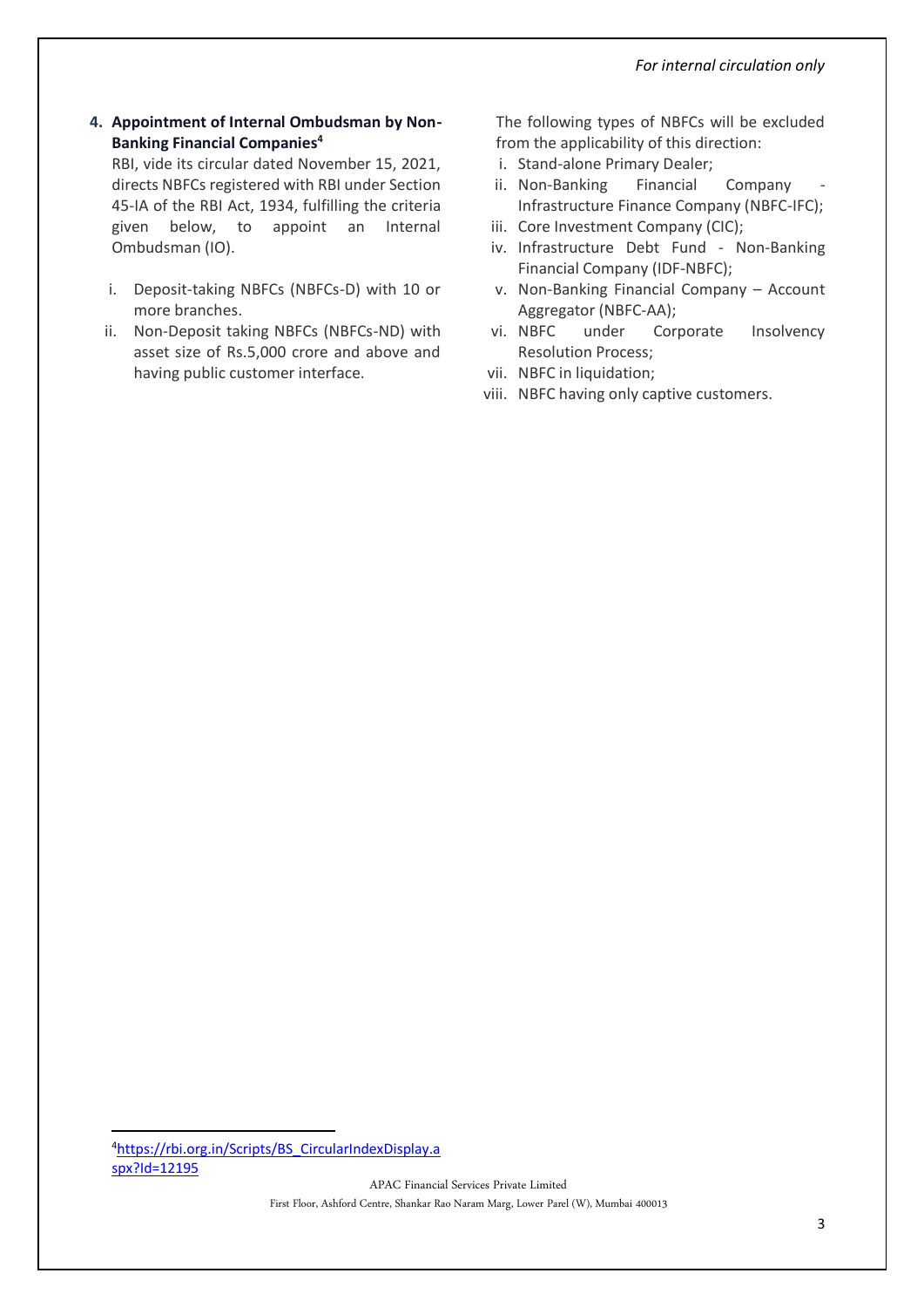## <span id="page-3-0"></span>**B. Distribution of property under Hindu Succession Act, 1956**

~ Vivek Ugale, Senior Officer - Legal

A written and a registered Will, is the best and most convenient way for you to pass on your estate to the persons whom you want to. Now what happens if a person dies without a will and to whom his/her property will pass on? The Hindu Succession Act 1956 is quite clear about it.

## 1. If the Deceased is a Male

The property of a Hindu male dying intestate, or without a will, would be given first to heirs within Class I. If there are no heirs categorized as Class I, the property will be given to heirs within Class II. If there are no Class I or II heirs, then the property will first go to agnates (distant blood relatives of male lineage) and if no agnates are available then to cognates (distant blood relatives of male or female lineage). And if there are no cognates then the estate will go to government. The detail is as under:

## **Class I heirs:**

Firstly to: Mother, Widow, Son, Daughter

Secondly to: Widow of pre-deceased son, Daughter of pre-deceased son

Thirdly to: Widow of pre-deceased sons of pre-deceased son, Son of pre-deceased son of predeceased son, Daughter of pre-deceased son of pre-deceased son

Fourthly to: Daughter of a pre-deceased daughter, Son of a pre-deceased daughter

Fifthly to: Son of a pre-deceased daughter's pre-deceased daughter, Daughter of a pre-deceased daughter's pre-deceased daughter

Sixthly to: Daughter of a pre-deceased son of a pre-deceased daughter, Daughter of a pre-deceased daughter of pre-deceased son.

The widow (or widows), mother and each of the children take equal shares. Where one or more of such sons or daughters is no more, then, the Class 1 heirs in that branch will all jointly stand in the place left behind by such deceased son or daughter and shall take between them one share.

All these heirs inherit simultaneously and to the exclusion of other heirs. In the absence of any of the heirs in this category, the property devolves upon the enumerated heirs specified in class II

## **Class II Legal Heirs**

In case no Class-I heirs are not available, Class-II heirs, are considered. Among the heirs specified in Class II, those who are mentioned first get the property simultaneously and in exclusion to those in the subsequent entries. For example, if the father is no longer live, then the second in list such as "(1) Son's daughter's son (2) son's daughter's daughter, (3) brother, (4) sister" will get the property in equal measure, provided all the heirs are available. However, whoever is alive will get the property in equal proportion.

(i) Father (ii) (1) Son's daughter's son (2) son's daughter's daughter, (3) brother, (4) sister.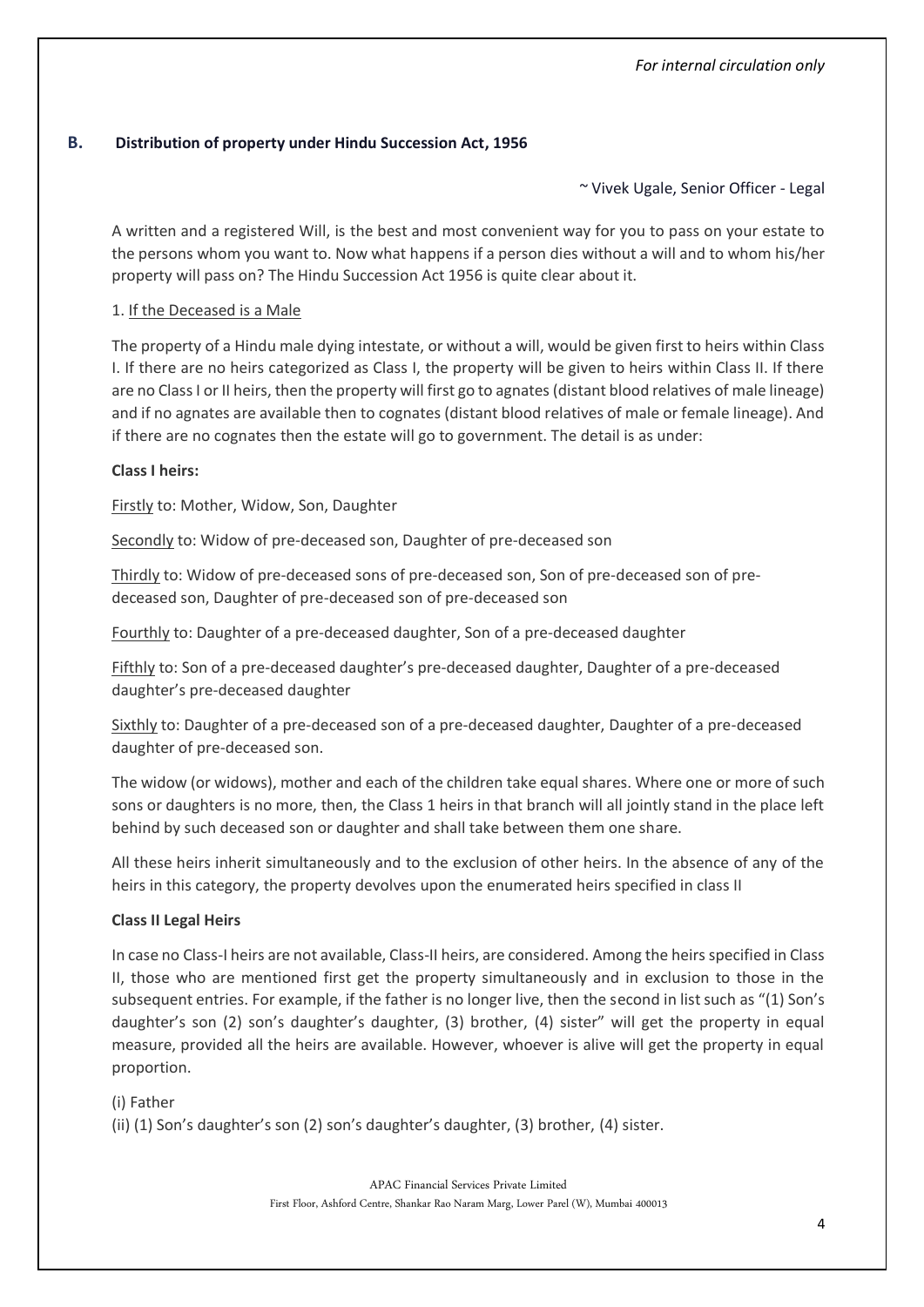## *For internal circulation only*

(iii) (1) Daughter's son's son, (2) daughter's son's daughter , (3) daughter's daughter's son, (4) daughter's daughter's daughter

(iv) (1) Brother's son (2) Sister's son, (3) brother's daughter (4) Sister's daughter

(v) Father's father. Father's mother

(vi) Father's widow, brother's widow

(vii) Father's brother, father's sister

(viii) Mother's father, mother's sister

(ix) Mother's brother, mother's sister

## **2. If the Deceased is a Female**

The property of a female Hindu dying without a will shall devolve according to the following rules:

(a) firstly, upon the sons and daughters (including the children of any pre- deceased son or daughter) and the husband;

- (b) secondly, upon the heirs of the husband;
- (c) thirdly, upon the mother and father;
- (d) fourthly, upon the heirs of the father; and
- (e) lastly, upon the heirs of the mother.

In case of a Hindu female dying intestate and without any issue or any children or any predeceased children, any property inherited by her from her parents shall not devolve upon her husband or his heirs but revert to her natal family.

Similarly, in case a Hindu female dies intestate and without any issue or any children or any predeceased children, then any property inherited by her from her husband, or her father-in-law devolves upon the heirs of her husband.

Thus, property inherited from her husband would not devolve upon her father or his heirs.

## **Agnates and Cognates**

If there are no heirs in Class II, the property will be given to the deceased's agnates (a male or female descendant by male links from a common male ancestor) or relatives through male lineage (for example first cousin and their children). If there are no agnates or relatives through the male's lineage, then the property is given to the cognates (One related by blood or origin with another, especially a person sharing an ancestor with another), or any relative through the lineage of males or females (for example second cousin and their children).

## Certain Exceptions:

• Any person who commits murder is disqualified from receiving any form of inheritance from the victim.

• Full Blood preferred to Half blood

• If a relative converts from Hinduism, he or she is still eligible for inheritance. The descendants of that converted relative, however, are disqualified from receiving inheritance from their Hindu relatives, unless they have converted back to Hinduism before the death of the relative.

• Widows remarrying are not entitled to inherit as widow